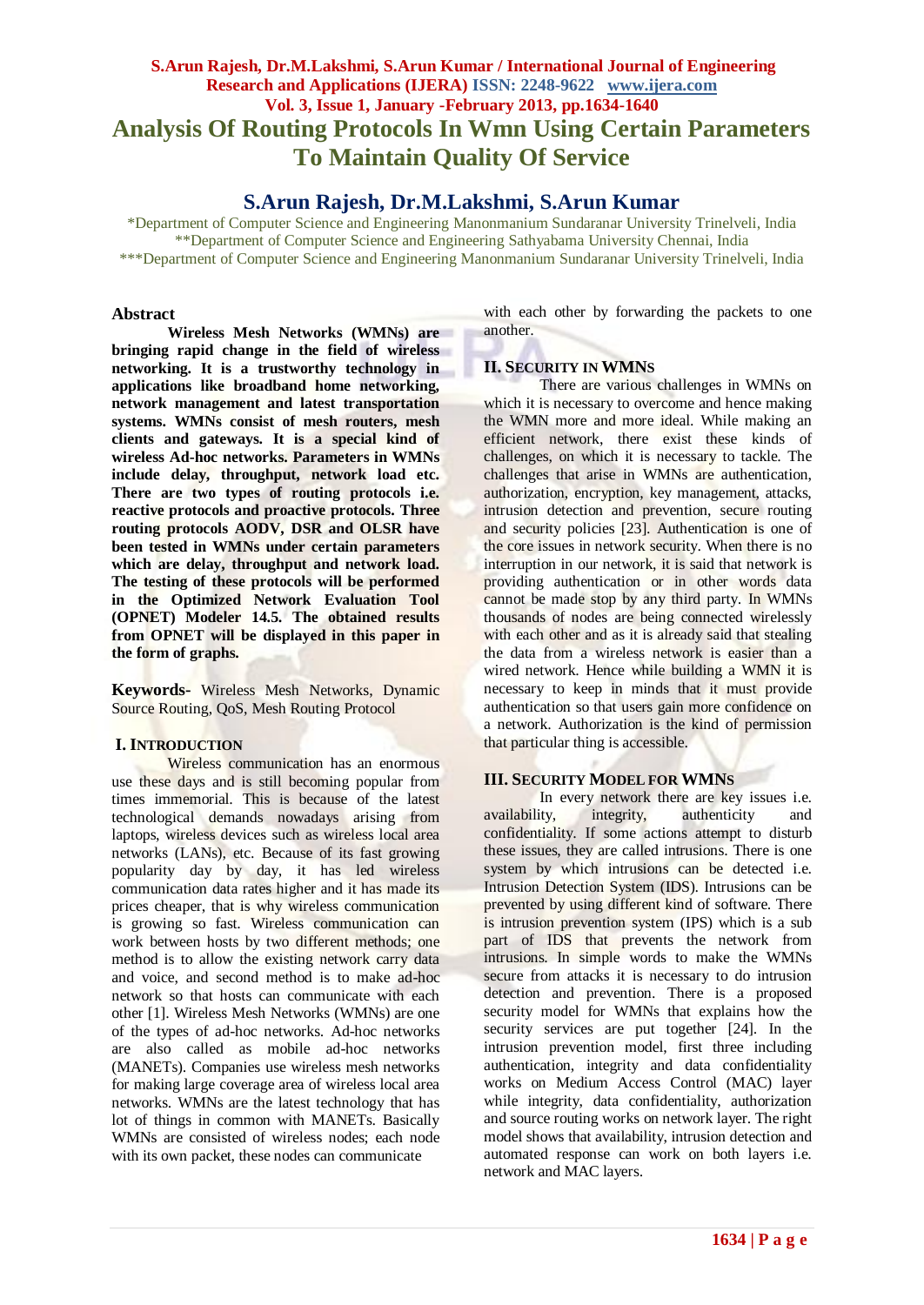

Figure 1. Security Model

## **IV. WIRELESS MESH NETWORK PROTOCOLS**

Wireless Mesh Networks are generally considered as the type of mobile ad-hoc networks. However there are some differences between them. Firstly in wireless mesh networks almost the traffic starts from gateways and ends ups also on gateway. Secondly in wireless mesh networks, nodes are clearly separated from each other either they are in the form of stagnant nodes or mobile nodes. MANETs are linked with mobile ad-hoc networks, general MANETs routing protocols can be used in WMNs. Additionally WMNs are new technological networks which are similar to MANETs. One of the applications of WMNs is that, it provides connection to an infrastructure node. It plays vital role for providing broadband internet access. Some of the effects of routing protocols in WMNs are listed below.

- 1. They are responsible to strength the network.
- 2. They are helpful to make connection between nodes.
- 3. Creates synchronization between nodes.
- 4. Provides quality of service in terms of bandwidth utilization, delay, throughput, network load, and jitter.

As mentioned earlier general MANETs protocols can be implemented in WMNs, however the more efficient protocol which synchronizes with wireless mesh networks is mesh routing protocol (MRP). The protocol creates the continuity between routing paths and gateway destinations. It has also the ability to select the route, which is basic requirement to make better communication in WMNs. There are lots of relevant protocols in this context. Many of them have been authorized by IETF, some of them are reactive and some of them are proactive for example AODV and DSR are implemented for ad-hoc networks. Wireless mesh technology is the latest well developed technology which has vital role in the field of

telecommunication as well as internet services; however there are still some challenges and problems which have been faced by trouble shooters.

### **V. DESIGN PARAMETERS**

There are various parameters that are available in WMNs and they are also termed as performance metrics or design parameters. Every parameter has its own importance. These parameters are named and described below. These design parameters/performance metrics are used for the evaluation of routing protocols. These design parameters have a great impact on overall performance of a communication network. This paper has dealt with the first three performance metrics of a network i.e. delay, throughput and network load. These three performance metrics are evaluated with respect to routing protocols to see the performance. The descriptions of all the design parameters that are useful in WMNs are as follows.

- 1. Delay
- 2. Throughput
- 3. Network Load
- 4. Jitter
- 5. Packet Loss
- 6. Routing overhead
- 7. Packet Delivery Ratio

#### **VI. SIMULATION RESULTS AND ANALYSIS 1 First Scenario**

We made first scenario in which we used 15 mobile nodes from the object palette window of OPNET Modeler 14.5 and pasted all of them in the workspace window. For these 15 mobiles there had to be one server, so we took one fixed wlan\_server from the object palette. These nodes were being pasted in the campus network size of 1000 x 1000 meters. Once all the mobile nodes and fixed node server have been pasted on a workspace window,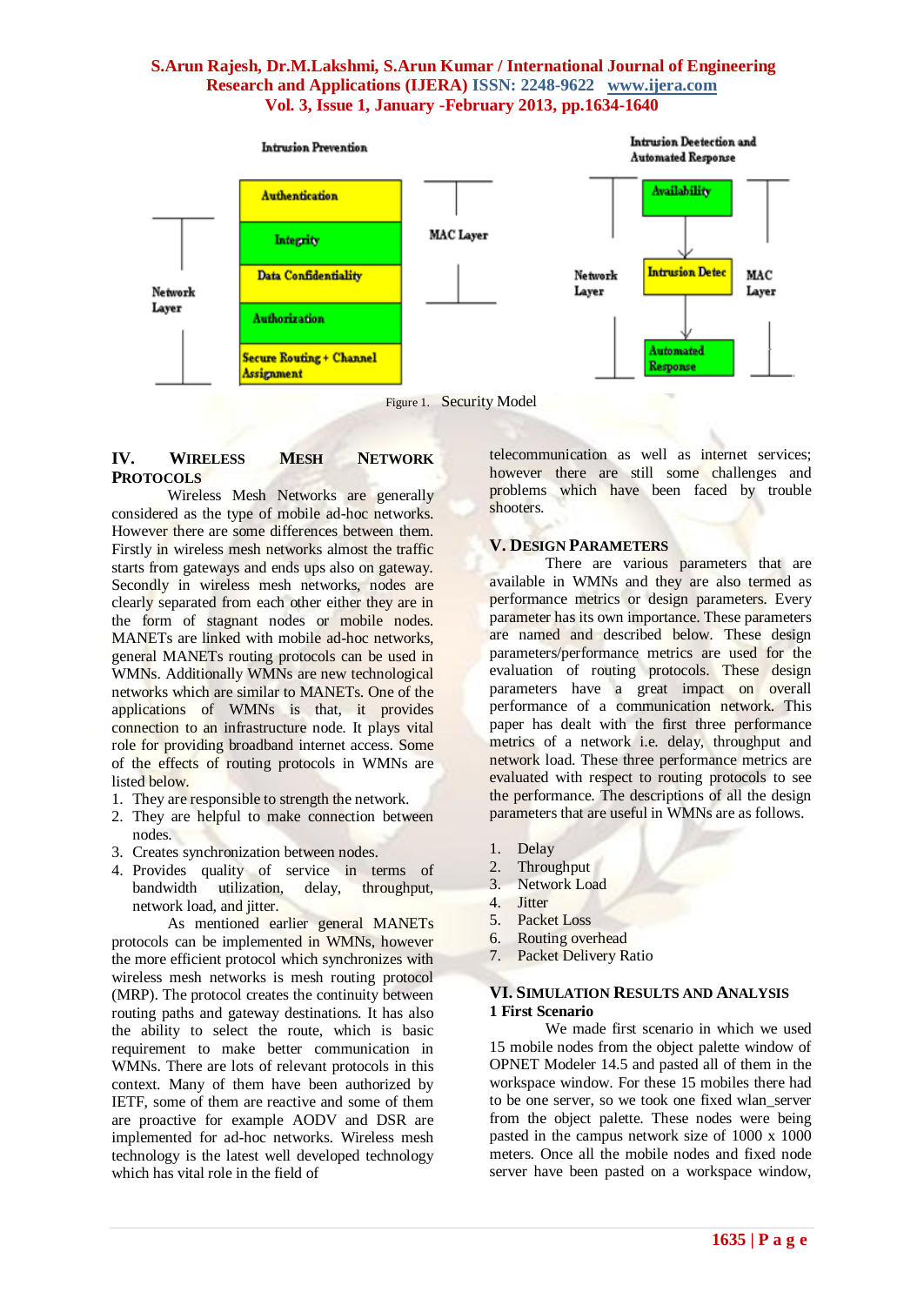IPv4 addressing was assigned automatically to all nodes. After this we drag application config and profile config from object palette to workspace window. All the attributes of these two config(s) contain mostly the number of rows, speed in meters/seconds and pause time in seconds. So these settings must be done according to the requirement. The FTP was selected as traffic and FTP was set to High Load FTP traffic. After doing all the configurations to a network now it's time to deploy the configured profile which can be done by clicking Protocol tab in OPNET workspace window and selecting the Deploy Defined Application. Mobility Config was also dragged into workspace window, all its necessary attributes had been set and then random mobility was set to MANET as a profile. Before running simulation, individual statistics had been selected from where we can choose protocols and wireless LAN etc. The figure of this first scenario is shown as follows in which all the three protocols (AODV, DSR and OLSR) were tested against the three parameters (Delay, Throughput and Network Load).



Figure 2. Paper Simulation Scenario with 15 nodes

#### **2 Second Scenario**

Similarly we made our second scenario in which have increased the number of mobile nodes from 15 to 30.All the settings in this scenario remained same like it had in the first scenario, only the number of nodes was increased. In this scenario also, the protocols are tested against the three parameters. The figure of our second scenario in simulation environment is shown as follows.



Figure 3. Paper Simulation Scenario with 30 nodes

### **3 Simulation Results**

After making all three scenarios in OPNET Modeler 14.5, we run the simulation and compared the results of these three scenarios. Initially simulation time was set to 50 minutes and graphs were taken, but for statistical calculation we found those graphs very difficult as the graphs are showing very little variations in it. That is why we then performed the simulation for 3 minutes (180 seconds) and graphs were taken and saved in bitmap image. These graphs were found very helpful for statistical analysis as they are showing reasonable variations in the graphs. Hence we preferred those graphs that were obtained during 3 minutes simulation. The DES execution manager window for both the simulation periods clearly shows that simulation has been performed for 50 minutes and 30 minutes also.

## **3.1.1 When Nodes=15, AODV Performance**

This figure was taken when we were working in our scenario 1 when we have 15 mobile nodes and 1 fixed node server. The protocol run in this case was Ad-hoc On-Demand Vector (AODV) against all three parameters. In this figure delay, throughput and network load are being shown when AODV protocol is used in MANETs. The graphs are showing in time average form. The upper small window is showing the delay when AODV protocol was used, the x-axis denotes time which is in minutes and y-axis is also in time but in seconds. According to the upper figure the average peak value of delay is almost 0.027 seconds, and it gradually drops and attains a constant value of approximately 0.001 seconds, after 3 minutes the value of delay is almost 0.001 seconds. Similarly the middle graph is for network load when protocol was AODV and nodes were 15. The x-axis of this graph denotes time which is in minutes and y-axis denotes data rate which is in bits/seconds. According to this graph the peak value of network load is 500,000 bits/sec and it gradually drops as time progresses and reaches to almost 80,000 bits/sec after 3 minutes. The third graph is for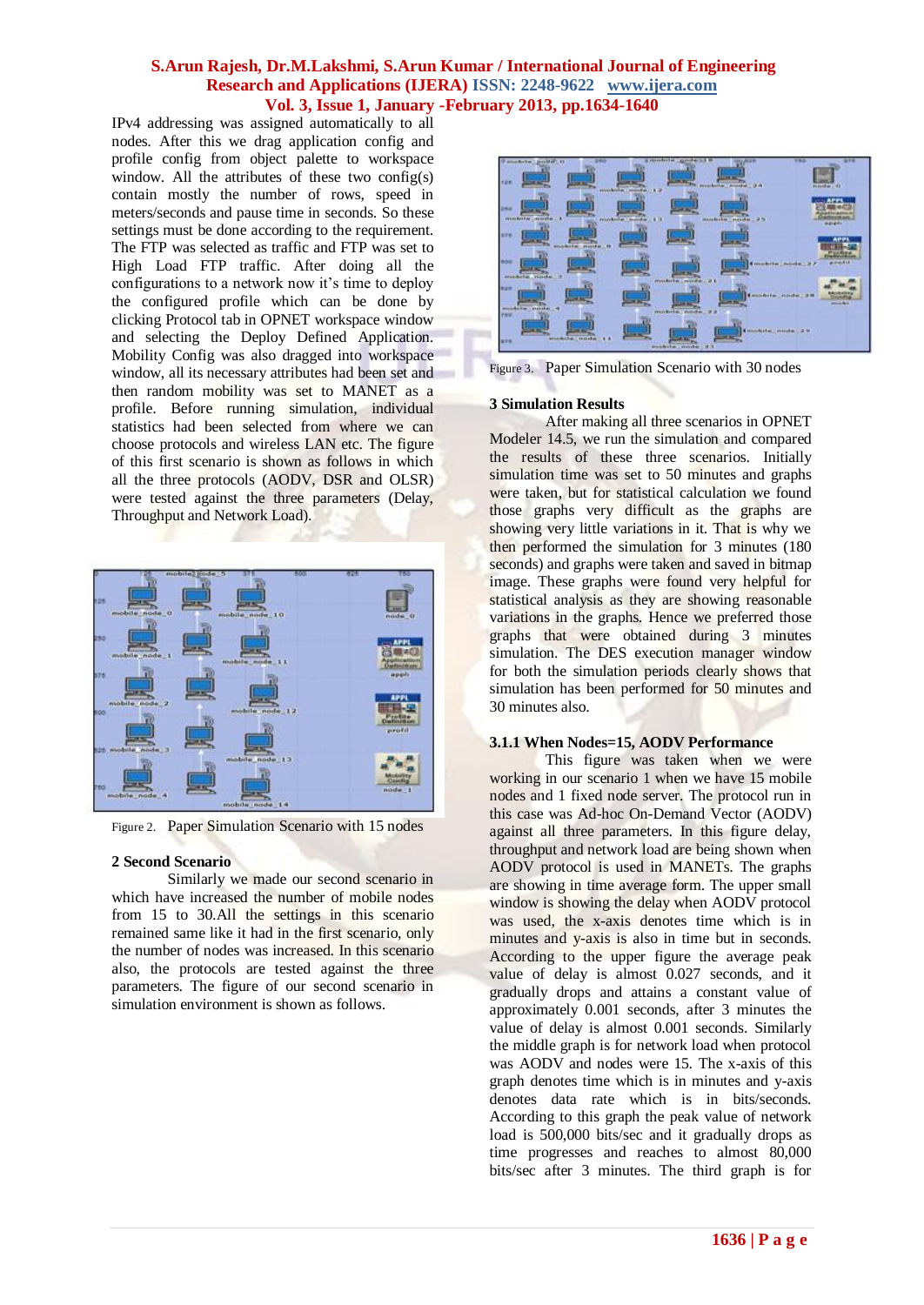throughput when AODV protocol was used and numbers of nodes were 15. The x-axis denotes time which is in minutes and y-axis denotes data rate which is in bits/seconds. According to this graph the peak value of throughput is almost 510,000 bits/sec and after this it gradually decreases and reaches to almost 100,000 bits/sec at time 3 minutes.



Figure 4. Showing Graphs of all parameters when nodes=15 (AODV)

#### **3.1.2 When Nodes=15, DSR Performance**

This figure was taken when the numbers of nodes were 15 and the protocol was Dynamic Source Routing (DSR) in MANETs. This below figure is also showing the delay, network load and throughput of DSR protocol. The upper small figure is showing delay, in which x-axis denotes time which is in minutes and the y-axis also denotes time which is in seconds. The middle figure is for network load in which x-axis denotes time which is in minutes and the y-axis denotes data rate which is in bits/seconds. The third figure is for throughput in which x-axis denotes time which is in minutes and the y-axis denotes data rate which is in bits/sec. The peak value of delay in DSR is approx 0.030 seconds and after 3 minutes it reaches to almost 0.010 seconds. The peak value of network load in DSR is almost attaining a value of 400,000 bits/sec and then gradually decreases and reaches to approx 50,000 bits/sec at 3 minutes time. The behavior of throughput in DSR protocol is showing that after 3 minutes the value of throughput is approximately equal to 50,000 bits/sec when the numbers of nodes are 15.



Figure 5. Showing Graphs of all parameters when nodes=15 (DSR)

#### **3.1.3** *When Nodes=15, OLSR Performance*

Like above two criteria the figure for OLSR is also collected and saved when there are 15 mobile nodes in a scenario. The x-axis denotes time in minutes and y-axis denotes time in seconds for the upper window in this below figure. While the second middle figure has x-axis in minutes and yaxis in bits/sec because y-axis shows data rate. In the third small window the x-axis denotes time in minutes and y-axis denotes data rate in bits/sec. The average delay of OLSR after 3 minutes is approximately 0.0009 seconds which is very low as compared to first two routing protocols. The network load in OLSR is approximately 50,000 bits/sec after 3 minutes and its peak value 450,000 bits/sec. The peak value of throughput of OLSR in 15 nodes scenario is almost equal to 580,000 bits/sec.



Figure 6. Showing Graphs of all parameters when nodes=15 (OLSR)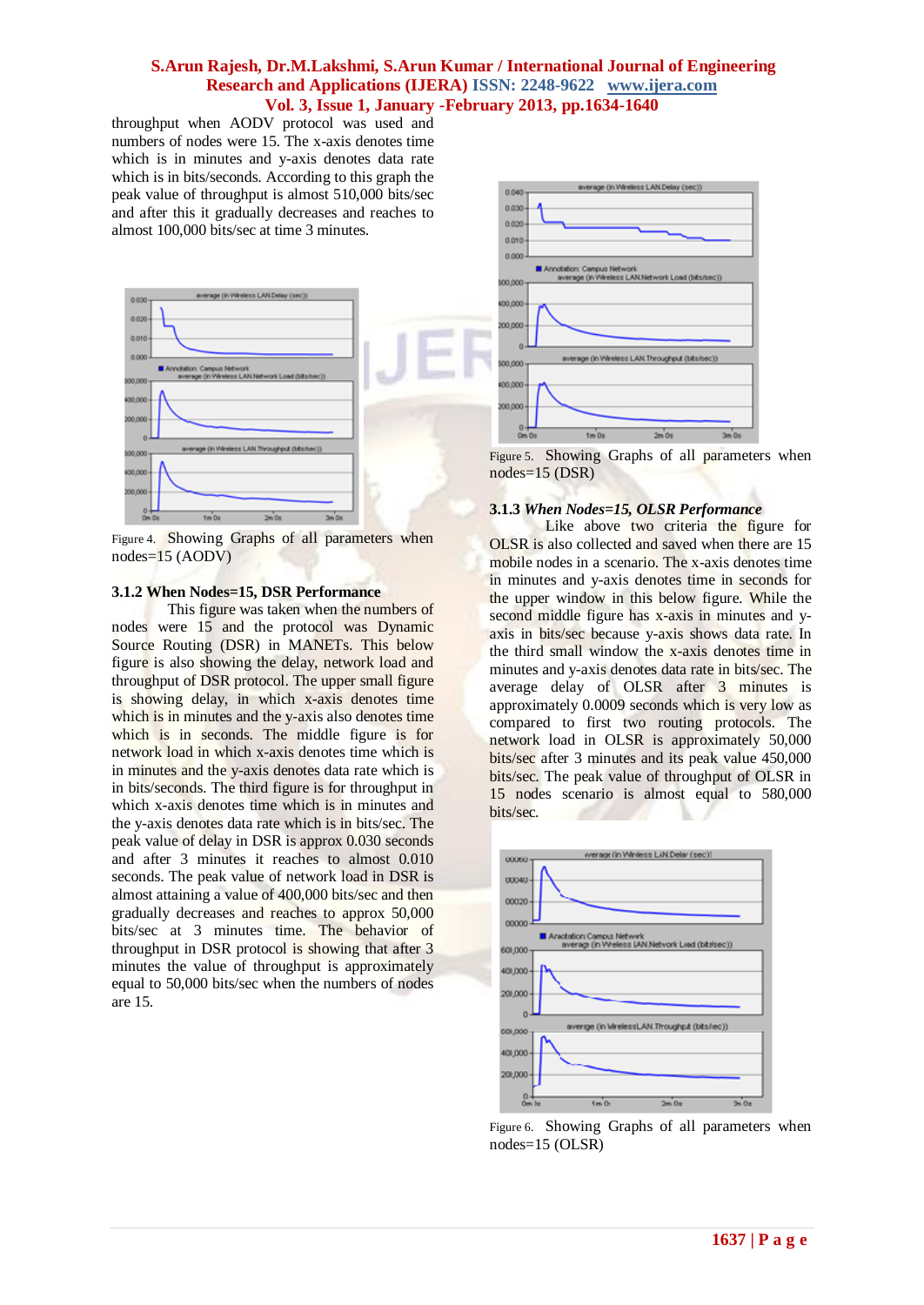## **3.2.1 When Nodes=30, AODV Performance**

When we have increased the number of nodes from 15 to 30, the protocols are checked individually on all parameters. First of all we have chosen AODV to see its performance on delay, throughput and network load. On increasing the number of nodes it made a slight difference on the graph of AODV delay, the delay's peak value is starting from almost 0.048 seconds and reaches to almost 0.001 seconds after 3 minutes time. Similarly the load on network is also showing a different behavior than the one that was in 15 nodes. The peak value of network load is 790,000 bits/sec. Throughput of DSR in this scenario has also increased as the number of nodes was also increased. ADOV protocol gives throughput almost equal to 250,000 bits/sec when number of nodes is 30. This is shown in figure below.



Figure 7. Showing Graphs of all parameters when nodes=30 (AODV)

#### **3.2.2 When Nodes=30, DSR Performance**

When we have number of mobile nodes equal to 30, we checked the behavior of DSR protocol when run on MANETs. The design of this figure is also the same like the previous figures. If we have a deep look on this figure we can observe easily that while increasing the numbers of nodes, definitely the delay of all protocols increase but their delays vary in numeric values. Like in this figure the delay in 30 nodes scenario is almost equal to 0.02 sec exactly after 3 minutes. And if we see the delay in 15 nodes scenario it was 0.010 sec. Because number of nodes is increased the delay has also increased because when data has to pass more nodes while reaching to its destination node, definitely the delay will be introduced in it. And in the middle figure the network load is also increased and reaches up to 125,000 bits/sec in 3 minutes, the figure is as below.



Figure 8. Showing Graphs of all Parameters when nodes=30 (DSR)

#### **3.2.3 When Nodes=30, OLSR Performance**

The figure of 30 nodes scenario with OLSR protocol is also showing that on increasing the number of nodes the delay generating by OLSR is also increasing but when we compared the delay of this figure with 15 nodes OLSR it is observable that the delay has the same value equal to 0.009 seconds after 3 minutes and the graph of delay also looks like same as in 15 nodes scenario. The peak value of network load in this scenario for OLSR protocol is approx 750,000 bits/sec and after 3 minutes the value is 150,000 bits/sec. Similarly we can measure and observe the value of throughput and can see the changing behavior of this graph.



Figure 9. Showing Graphs of all Parameters with nodes=30 (OLSR)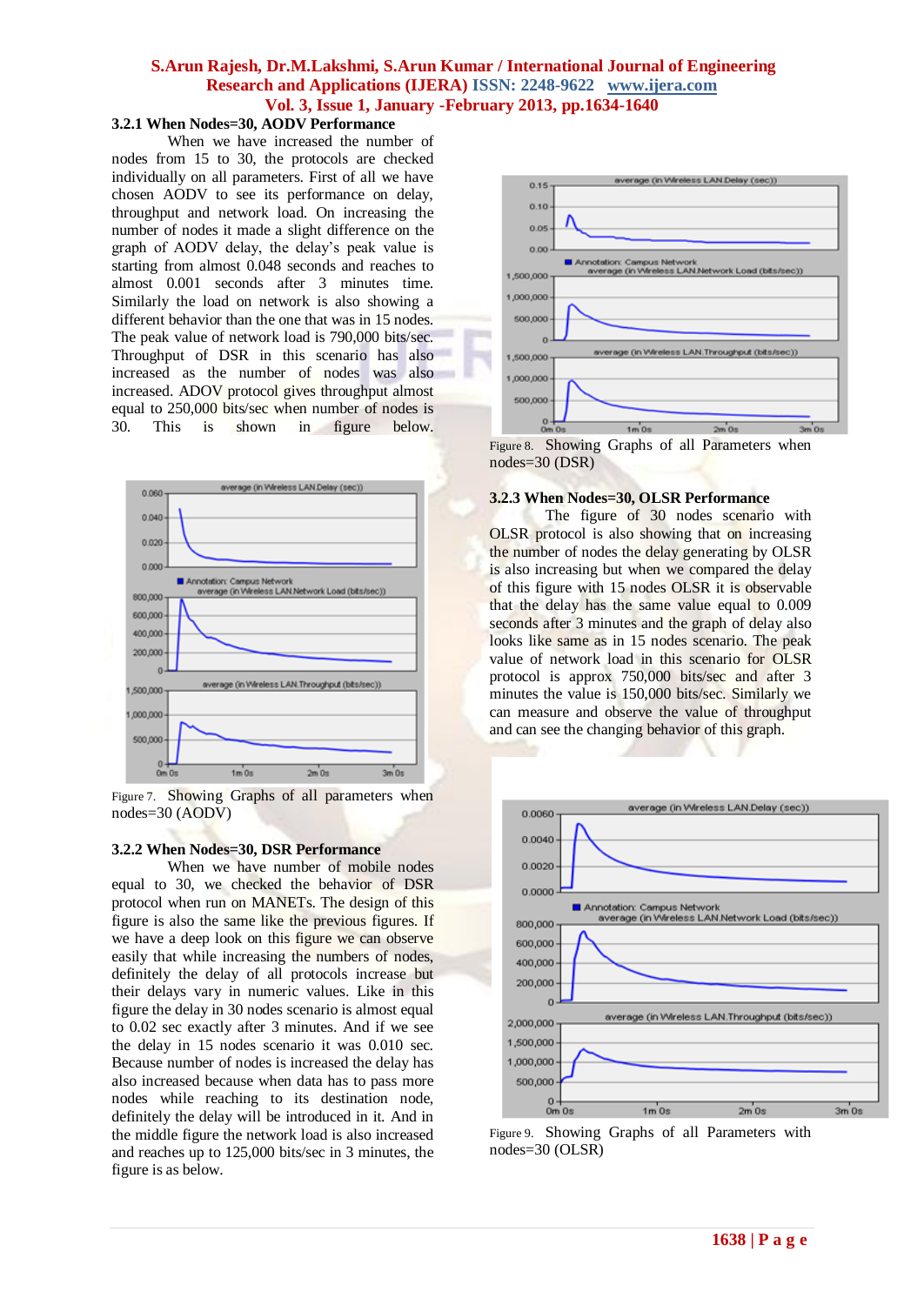## **VII. PERFORMANCE COMPARISON**

These figures are specially taken for the sake of comparison and for making the statistical calculation more easy and precise. However these figures are another view of our simulation results. These figures include all protocols in one scenario and for one parameter. The figures for all three nodes scenario with all protocols for delay, network load and throughput separately are as under.

#### **1 All Protocols, 15 Nodes**

These figures are showing delay, network load and throughput respectively in 15 nodes scenario with all three routing protocols AOD, DSR and OLSR. The color scheme above the graphs are clearly showing, which graph belongs to which protocol.





Figure 11. Showing Delay, Network load and Throughput (30 nodes)

#### **VIII. CONCLUSION**

The analytical study of this paper demonstrates that WMN technology proved to be a revolutionary and modern technology which has remarkable impacts in the field of Telecommunications and Internet Systems. Routing protocols play vital role to increase the credibility of WMNs. The selection of appropriate routing protocol with respect to network improves the efficiency and reliability of network. There are some suggestions regarding analytical study, routing protocols should not be centralized. These

should be distributed in nature. Routing protocols used in ad-hoc networks should develop loop free routes; due to loop free environment bandwidth consumption becomes low. Routing protocols should have capability to maintain QOS in terms of different parameters such as delay, load, jitter and throughput etc. Mainly there are two categories of protocols used in WMNs or MANETs i.e. reactive and proactive. Both types of protocols have different utilization in MANETs. Both categories have advantages and disadvantages discussed in this paper. Thus to achieve good results and efficiency